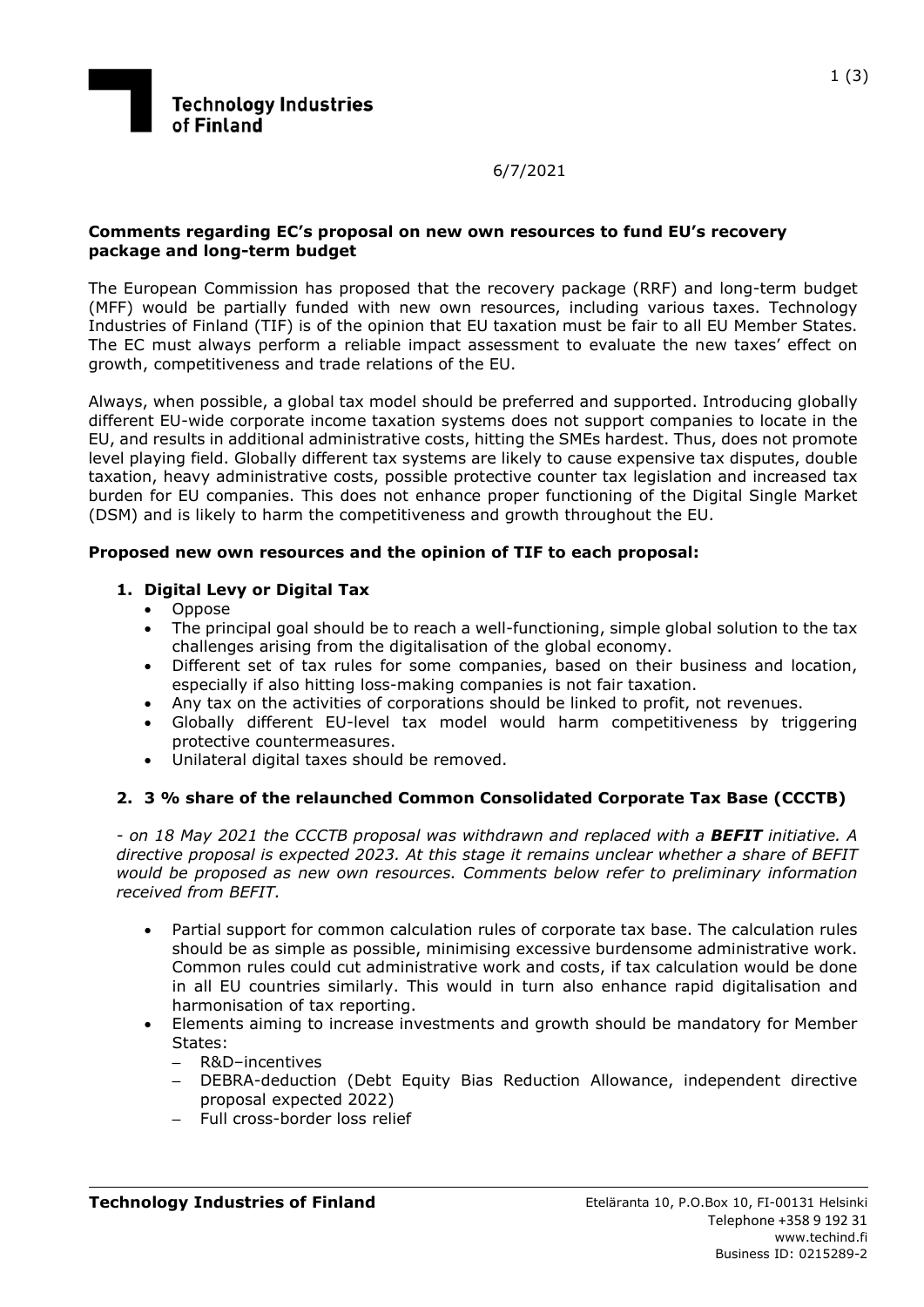# **Technology Industries** of Finland

- Otherwise a globally unique tax model does not remove problems in international taxation in relation to third countries and is likely to cause more unpredictability and uncertainty.
- The apportionment formula should be fair for Member State's of all size and give value to intangible assets.

### **3. Single Market Tax/ Access Fee**

- Oppose.
- If executed as preliminary proposals indicate (tax on turnover), this would deteriorate EU's competitiveness as it targets also companies in a loss-making position.

## **4. Carbon Border Adjustment Mechanism (CBAM)**

- The EU should support and participate in creating a global carbon pricing, which would enhance the competitiveness of EU companies.
- The target should be the reduction of emissions globally, in line with the Paris agreement. Not collecting revenues for EU's budget.
- The introduction of CBAM requires serious consideration of its impacts, costs and benefits. To our view strengthening the current regulatory framework should remain the top priority to secure a higher level of carbon leakage protection.
- Funds raised from the CBAM should be used to encourage investments in carbonreducing technologies open to all ETS sectors and actors.
- For detailed comments see TIF's position paper on CBAM.
- **5. Allocating 20 % of the auctioning revenue of the Emission Trading System (ETS) to EU's budget.** 
	- The EU should support and participate in creating a global ETS model, which would enhance the competitiveness of EU companies.
- **6. Extending the Emission Trading System (ETS) to the maritime sector, aviation sector and heating of buildings.** 
	- The ETS should not be extended for maritime and aviation sectors, as this would unduly increase the transportation costs of Finnish companies, due to their distant and isolated location.
	- The ETS could be considered to be extended to separately heated buildings and waste incineration.
- **7. Financial Transaction Tax (FTT)** 
	- Oppose
- **8. Decreasing the percentage, the Member States withhold as collection costs from the custom duties to 10 %.** 
	- Support
- **9. Phasing out all current corrections to the national contributions.** 
	- Support

**Qualified majority voting (QMV)** in taxation matters would result to small Member States losing their sovereignty to decide in taxation matters. In the most important taxation matters unanimous decisions have been reached (e.g. Anti-Tax Avoidance directive, exchange of information between tax authorities). Thus, QMV in taxation matters is unnecessary.

**Technology Industries of Finland Eteläranta 10, P.O.Box 10, FI-00131 Helsinki**